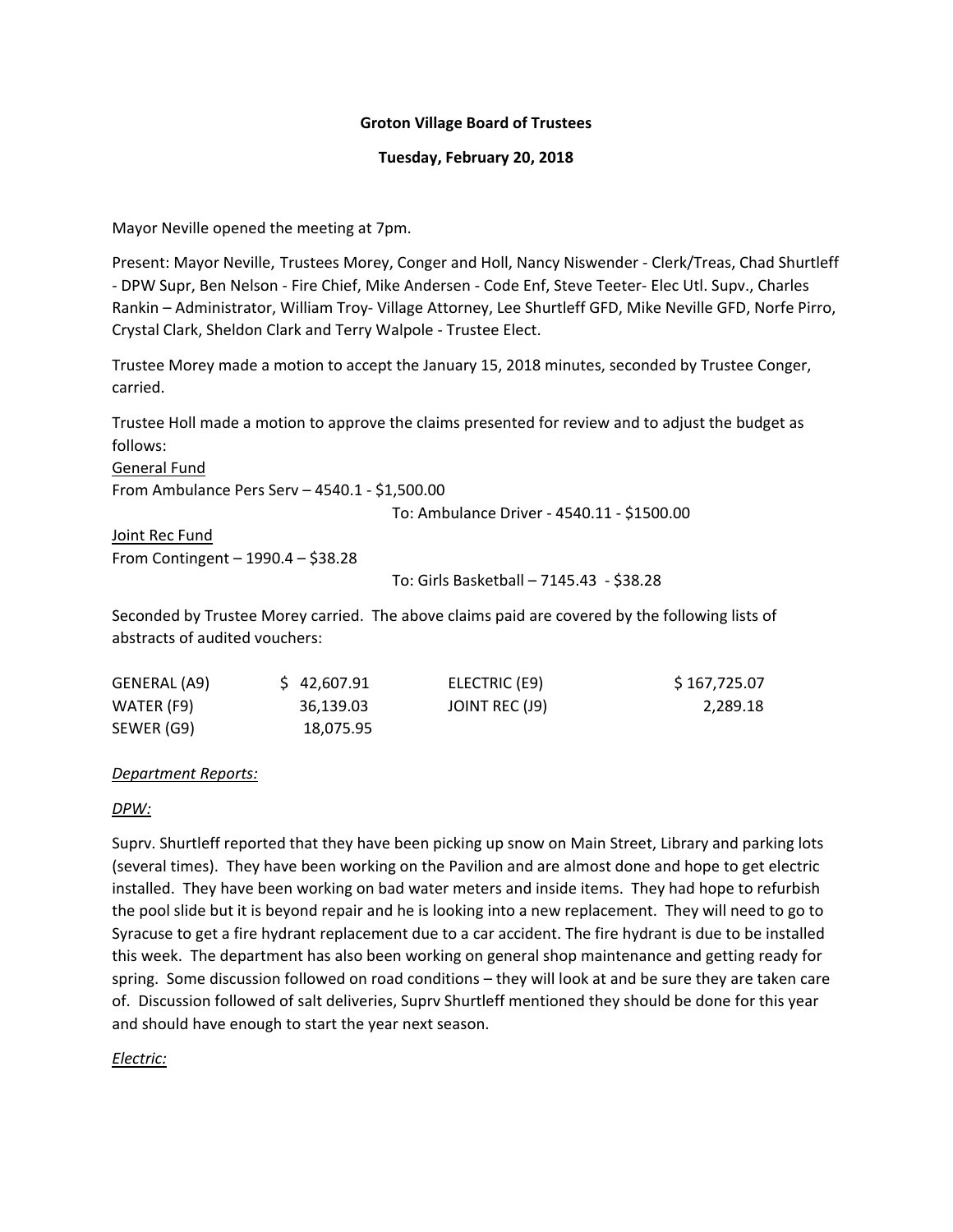Supervisor Teeter reported that they will be taking oil samples from the substation‐ this gives transformer history. Over the last couple of weeks, they have been helping trim trees with the Towns of Groton and Dryden as well as in the Village. The annual glove and safety equipment testing is due in March. Transformers have been put up and moved over for those areas that were overloaded. There have been a couple of call outs: Fire on Spring St, Beechwood power out due to a squirrel. We have been reviewing applications for the electric lineman position.

Administrator Rankin: An application has been designed for Commercial Electric over 400amp service. This is to keep control of the bitcoin companies coming in to the village to take advantage of the lower electric rates. NYMPA is looking in to filing a tariff with the PSC for a different PPA rate for these companies.

# *Fire/Ambulance:*

Acting Chief Ben Nelson reported that the have had 123 EMS calls and 23 Fire calls and if this track continues it would double the amount of calls. The fire department did well with the chicken BBQ.

Lee Shurtleff presented a Fire Department budget history for review and discussed items of concern and increased expenses.

# *Code Enforcer:*

Code Enf. Officer Andersen reported that the construction on 200 South St (Sr Housing) has had delays due to finding that there were no fire walls between apartments, and they found drainage separation issues as well. This is a 2  $\frac{1}{2}$  million-dollar project to upgrade the apartment complex. Dunkin Donuts expected to be ready for inspection in 2‐3 weeks. The residence on 214 Elm St has been given 30 days to clean up or Ithaca Housing will stop all section 8 funding. Architectural plans for the Dematteo project at 113 Church St have been submitted. Dave Dematteo held an open house this past week.

314 Elm Street property – 1 wall of the foundation is being replaced.

Spring time is coming and we need to address trash being put out early in bags. Legally all trash is to be put in containers. Possibly we could make up stickers or door hangers to put on doors of addresses not following this law.

Discussion followed on if the Town of Groton was going to have a clean‐up day. Suprv Shurtleff said they haven't had one in quite a while. We would need help if it was to be considered. Possibly help from Tompkins County Sheriffs – Suprv. Shurtleff will look into.

## *Joint Recreation:*

Trustee Conger reported:

Youth Basketball has one more month, K‐2 girls has 19 participants Youth wrestling for grades 2‐6 runs from Feb 15 – April Cabin Fever Festival is March 3<sup>rd</sup> will feature Crossroads the Clown, Cayuga Nature Center, Roller-skating Party. They have received a grant from Tompkins County for \$1000 to help with the event. They are starting on spring programming. The Dance without Limits program was cancelled due to lack of participation. Zumba Classes going strong. American Red Cross Babysitting Class is scheduled to be held Feb 25, 2018 here at the Village Office,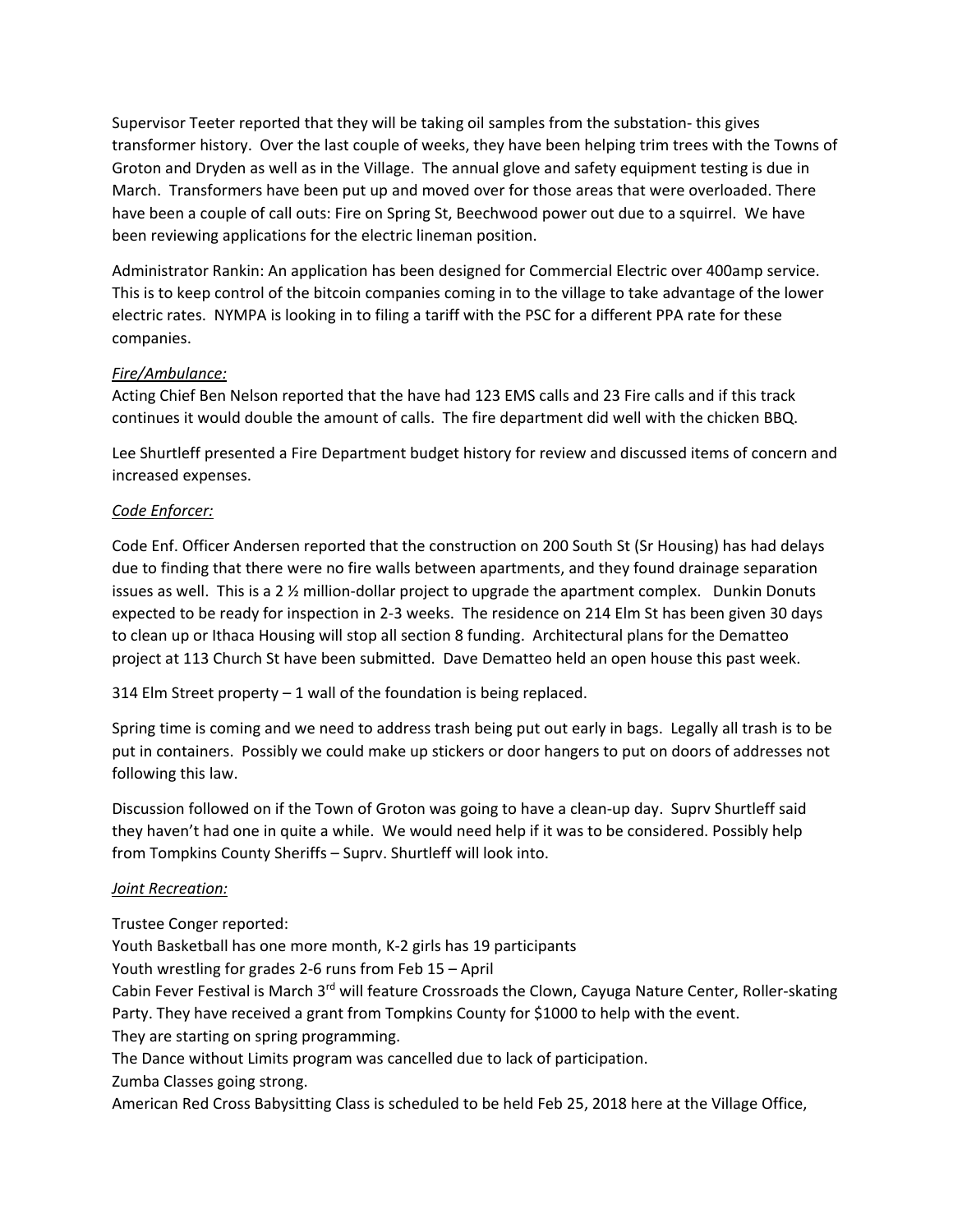Youth baseball and softball applications are online. Planning for summer programs has begun and possibly will include a Jr Lifeguard program.

Jennifer Foote-Dean will be presenting a summer sampler program for youth on April 20<sup>th</sup> or 27<sup>th</sup> as part of a requirement for her TC3 class along with one of her classmates.

## *Youth Commission:* Trustee Conger reported on programs:

Dream it Build it – 10 Jr High Students participating Animal Planet – Tuesdays – Environmental awareness ‐ Elementary School Homework Helpers– 13 participants – help with homework. Lunch Bunch – Middle School – 31 participants. Girls Venture – 6 grade girls went to SU women's basketball.

Trustee Conger also noted that she received a call from Ruth Williams, the Food Bank Coordinator from Binghamton. The Groton Assembly of God is stopping sponsorship. They are looking for another sponsor agency to provide a place to hand out food for the local families. (Approx. 90‐100 served per month) They would like to possibly use the Main St Pavilion. She will ask the American Legion for volunteers.

# *Public Comments:*

Norfe Pirro came in to discuss: 6 weeks ago, a resident of one of his properties ‐166 Main Street threw a couch into the creek out back of the building. He reported the resident was seen doing this. He said he gave contact information to the Police Department and requested they charge her, but the Police Department was unwilling to go into Ithaca to pick her up. He stated they should file a complaint with the local court and charge her the cost (and not him), so that she is held accountable for her actions.

Mayor Neville commented he would need to speak with Officer Williams and Trustee Holl said he would speak with Officer Williams as well.

Sheldon and Crystal Clark presented a letter to the Village board form their thirteen‐year‐old son Garret Clark. Garret expressed interest in purchasing the skate park items in the abandoned skate park. He states he has been saving his Christmas and Birthday money for this. Discussion followed and it was decided that there should be an ad placed in the shopper to allow for sealed bids for a fair price.

Trustee Holl made a motion to approve travel to the 2018 PERMA conference May 24‐ 25 at the Sagamore Resort in Bolton Landing, NY for Administrator Rankin and Clerk‐Treasurer Niswender, and to approve travel to the 2018 NYCOM Annual meeting May 6‐8 for Administrator Rankin seconded by Trustee Morey, carried.

Mayor Neville appointed Olivia (Proper) Howarth as Deputy Treasurer Trainee at a rate of \$15.75/hr.

Trustee Holl made a motion to approve an exception to the open container law for The First National Bank of Groton family picnic to be held July 21, 2018 at the Memorial Park pavilion, seconded by Trustee Morey, carried.

Trustee Morey made a motion to approve Trustee Conger to attend the Groton Rotary Special meeting representing the Village, seconded by Trustee Holl, carried.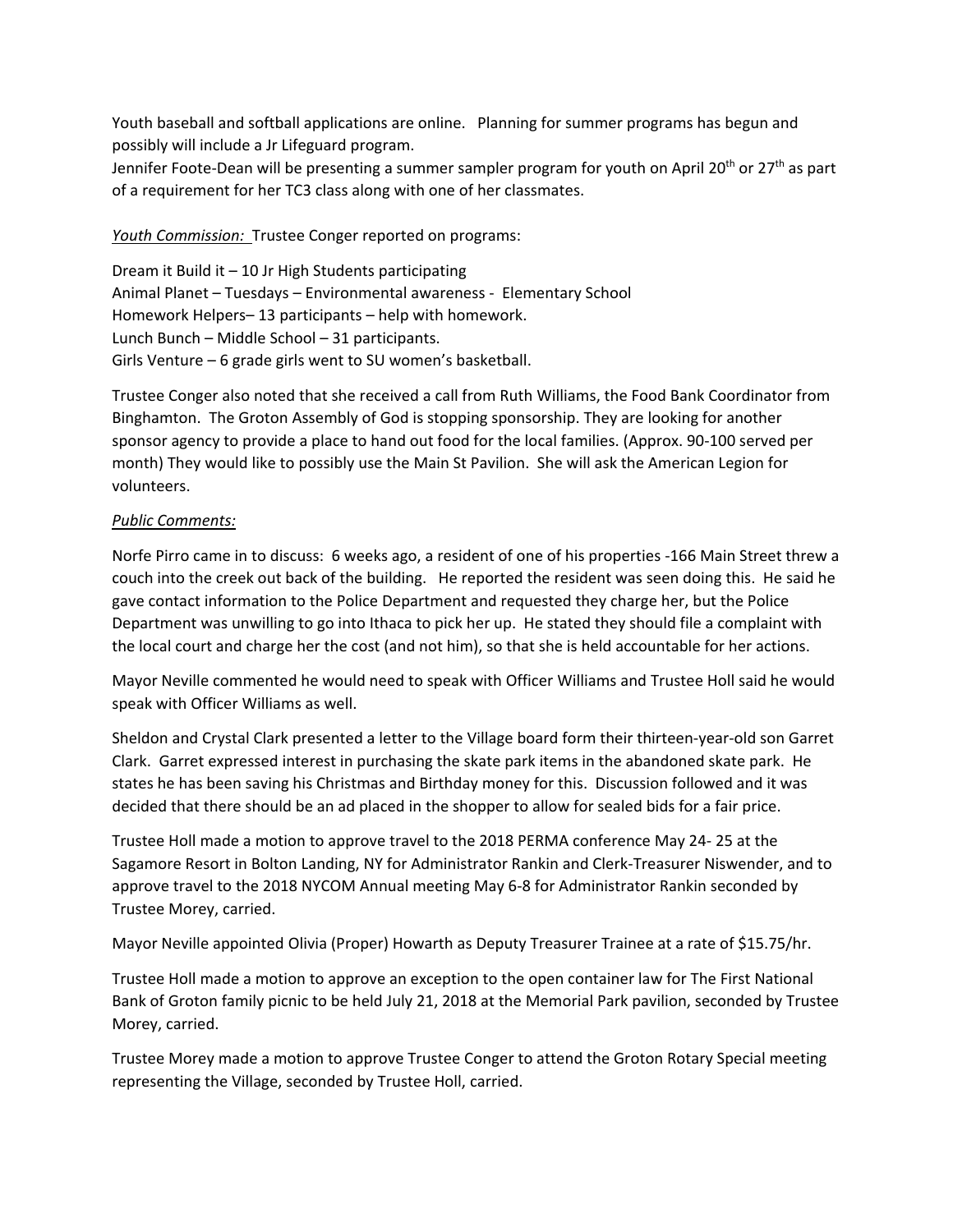#### *Discussion Items:*

Trustee Conger made a motion to make a \$100 donation to the Library Fund in memory of John Watkins, seconded by Trustee Holl, carried.

Building Committee update:

Mayor Neville reported on the February  $12<sup>th</sup>$  meeting, we met with a second architect and are waiting on a proposal so we can compare. We are working on the kickoff in April. The Fire department will be holding a chicken BBQ to bring awareness to the building project and hopefully bring in some more volunteers for the fire department. We have a band coming in and possibly bring in picnic tables and a tent. Hopefully the Rec department would like to help do some activities. Administrator Rankin will be putting a newsletter together.

The Pavilion will be open for use of non-profit organizations and groups to use, with a \$25 deposit, which will be returned once the area is inspected.

Trustee Holl wanted to bring up that the ambulance did a great job on a recent personal call.

A discussion followed on whether we should put up a sign – Park at your own risk. (not responsible for contents in cars), we have insurance coverage. Administrator Rankin mentioned the defect law should cover us for 90 days. Attorney Troy stated we should be covered even if the sign wasn't up. We will look into putting up a sign.

Trustee Conger made a motion to adjourn to executive session, and to include DPW Suprv. Shurtleff and Trustee Elect Walpole at 7:51pm, seconded by Trustee Morey, carried.

Trustee Conger made a motion to return from executive session at 8:18pm, seconded by Trustee Morey, carried.

Motion made by Trustee Conger to adjourn the meeting at: 8:20pm to Saturday, February 24<sup>th</sup> at 9am for Budget Work Session seconded by Trustee Morey, carried.

> Nancy Niswender Village Clerk